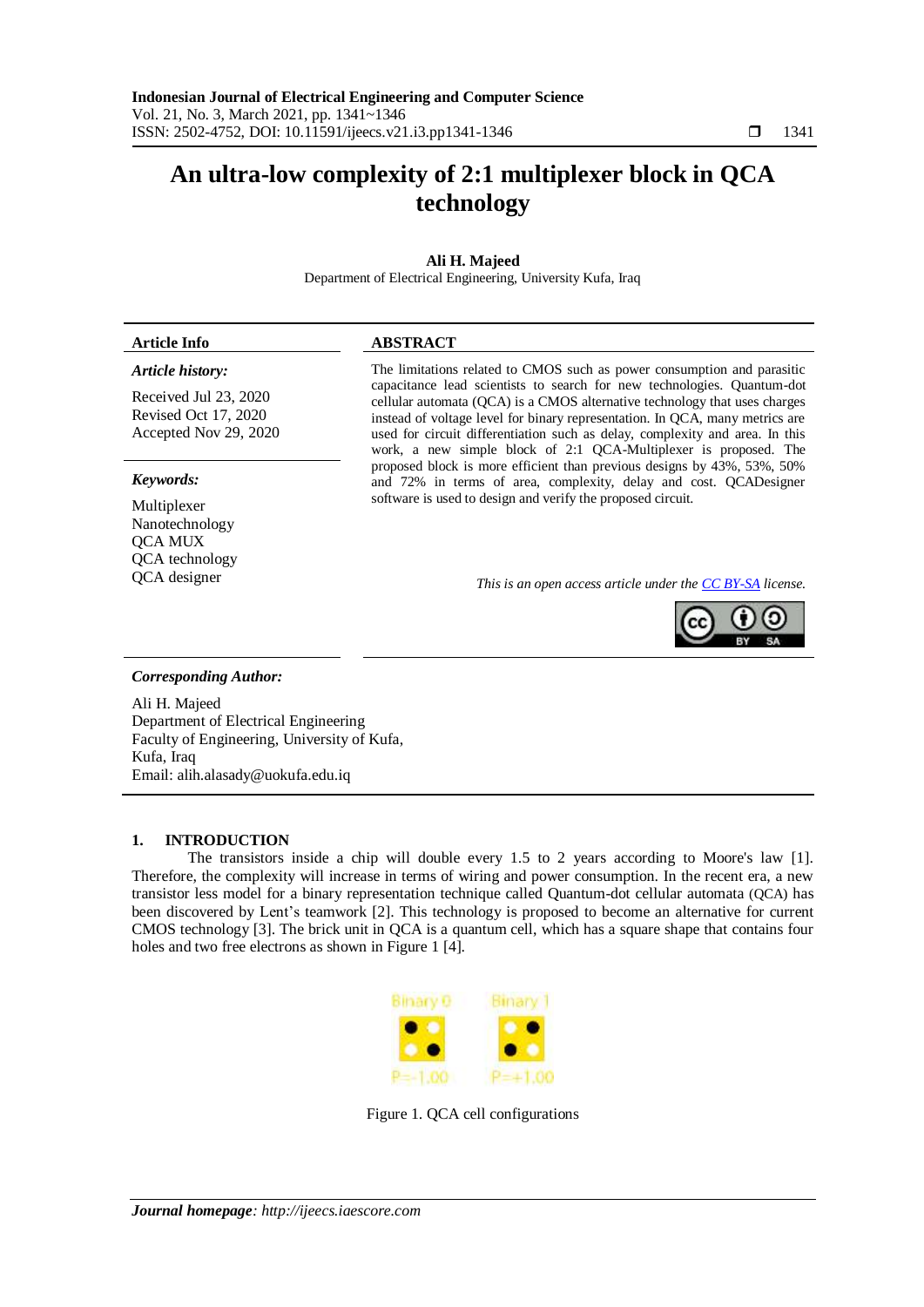The information can be encoded by the configurations of the electron's charge inside the quantum cell [\[5\]](#page-4-4). In QCA, there is no current flow. A couple of electrons inside the cell change their position based on the principle of the electron's interaction. QCA technology is the ideal solution for bypassing transistor-based devices as it has many limitations in terms of power consumption and speed [\[3\]](#page-4-2). QCA technology has many interesting features such as low power consumption, high frequency processing and low feature size [\[6\]](#page-4-5). The current trend in the digital system is to reduce the complexity of the circuit; in this case, QCA would be handy. In this work, a new structure of 2:1 QCA-MUX is proposed. The proposed gate is superior in terms of area, complexity (cell count) and cost.

## **2. BACKGROUND**

The basic blocks in QCA are the majority gate that consists of 5 cells arranged as in Figure 2 (a) and the inverter (NOT gate), which is presented in two forms shown in Figure 2 (b). The majority gate gives high output whenever most input is high and low elsewhere. The majority gate has a special ability where if one of its input cells is fixed to logic 0, the gate now work as AND gate, and if the fixed cell is logic 1 then it works as OR gate. Therefore, any logic circuit can be performed using the inverter and majority gate [\[7\]](#page-4-6). The majority gate is also presented for 5 inputs as in [\[8-12\]](#page-5-0), and the reliability of this gate is studied in [\[13\]](#page-5-1).

The QCA gates are connected by a set of cells arranged like a chain. This chain works as a wire connector in QCA where the polarity of the input cell is propagated through this chain depending on the principle of the electron's repulsion as depicted in Figure 2 (c)  $\lceil 14 \rceil$ . For stability and synchronization issues, QCA technology requires a clock signal for controlling the barriers between the dots. The clock signal passes through more than one state to ensure the signal flow from input to output without error [\[15\]](#page-5-3). The QCA circuit can be divided into 4 zones where each zone has 4 states as shown in Figure 3.



Figure 2. The basic unit in QCA (a) Majority gate (b) NOT gate and (c) QCA wire



Figure 3. The QCA clock signal in 4 regions

#### **3. RELATED WORK**

A Multiplexer is a digital logic gate that receives many signals as input and provides only one as output. The output signal represents one of the input signals that is chosen to be output depending on the selector. The selector signal size of 2n input signals is n bit as illustrated by Figure 4 [\[16\]](#page-5-4). If n equals 1, the minimum size of the multiplexer is obtained. This gate is important in many circuits such as memory circuits and high-level multiplexers. The functionality equation of 2:1 MUX can be expressed as in (1).

$$
2:1\,MUX_{out} = \bar{S}I_2 + SI_1\tag{1}
$$

In the QCA world, the researchers are looking for optimality for designing circuits. The optimality is in terms of cell count, area, delay and cost. In the literature, many structures of 2:1 multiplexers were presented as shown in Figure 5. It is clear that the complexity (cell count and area) of all four structures is different and it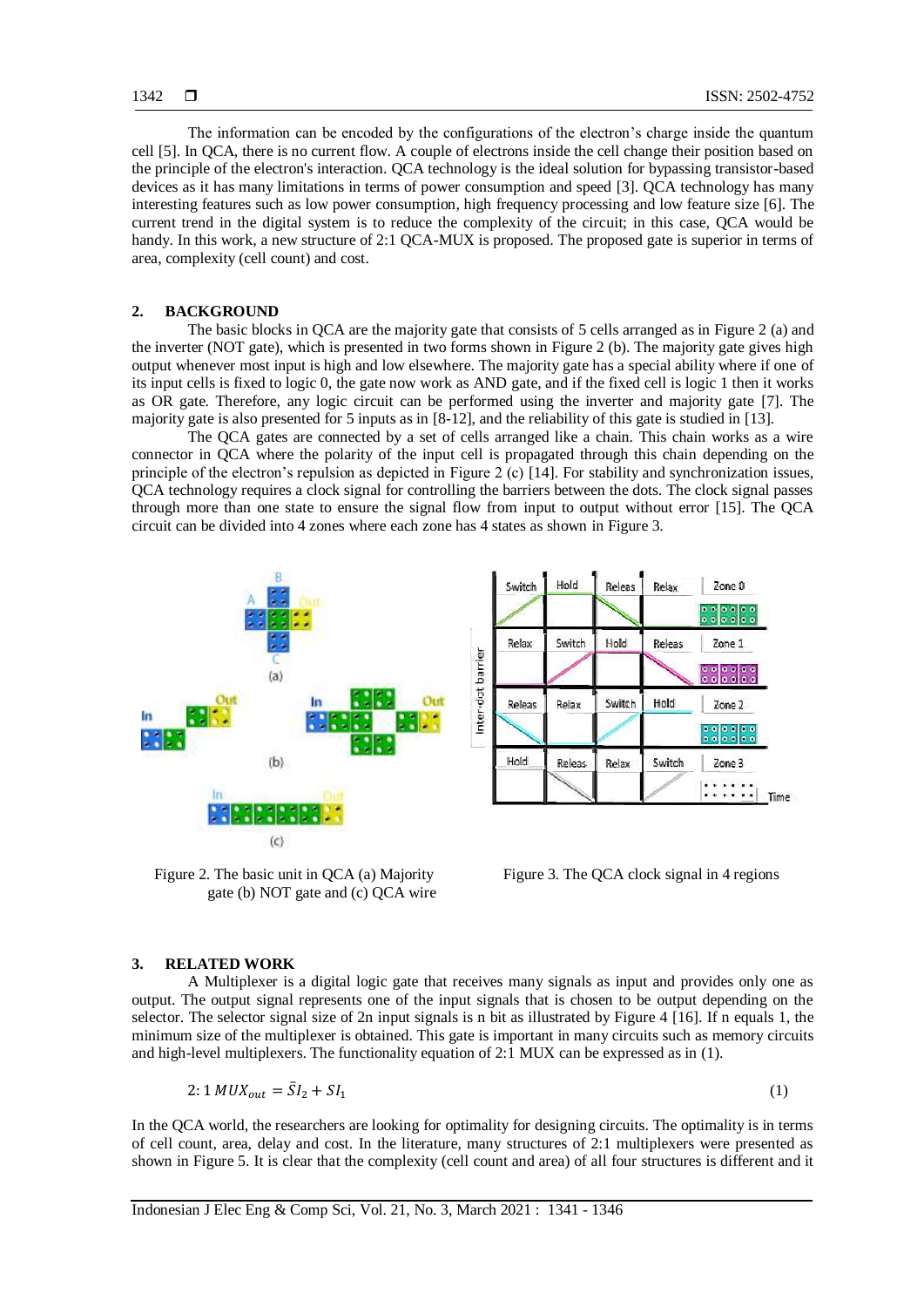is the center point that all researchers are still aiming for shooting on it. Therefore, finding an optimal structure is worthwhile and this work will focus on it.



Figure 4. The block diagram of n×1 Multiplexer



Figure 5. Previous structures of 2:1 QCA-MUX presented in (a) [\[17\]](#page-5-5), (b) [\[18\]](#page-5-6), (c) [\[19\]](#page-5-7) and [\[5\]](#page-4-4)

#### **4. PROPOSED DESIGN**

As mentioned in the last section, the researchers in QCA paid attention to designing the Boolean function with minimum complexity. The basic gates such as AND, OR, NOT and the auxiliary gates such as XOR and MUX are important and widely used in logic circuit design. This paper presents a low complexity of 2:1 MUX. The proposed gate is constructed with only 9 cells and area of 5684 nm2. The proposed QCA layout of 2:1 MUX is illustrated in Figure 6.

QCADesigner software [\[20\]](#page-5-8) is the common tool in QCA technology used to design and verify the QCA circuit. This tool is adopted in this work and the proposed gate is verified in both simulation engines available (bistable and coherence). The output cell changes its state depending on all the electrons in the circuit. The state of a cell is determined by following by (2). The lowest energy state is the most stable.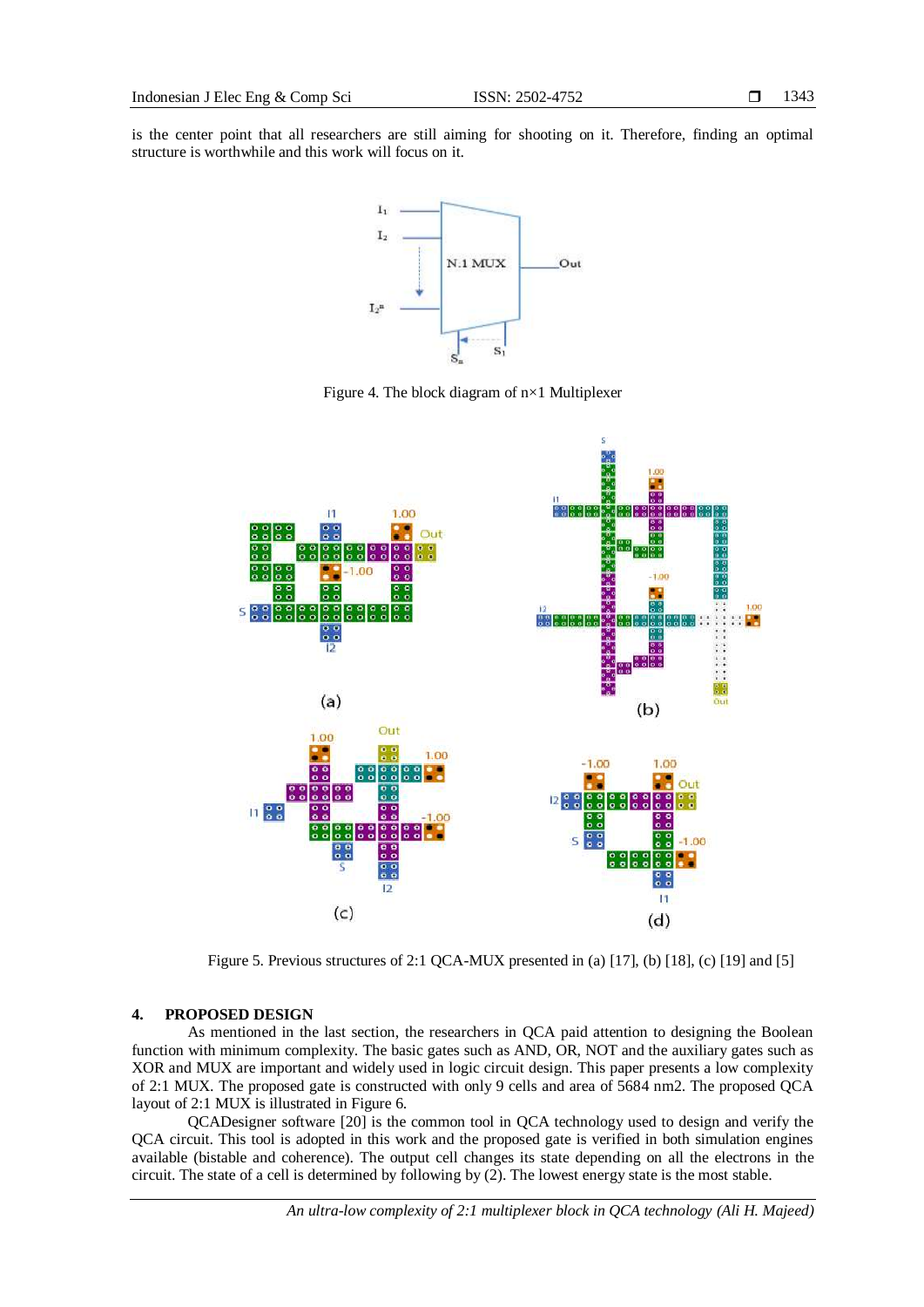

Figure 6. The proposed QCA structure of 2:1 MUX

$$
E_{(i,j)} = \frac{K \cdot Q_i Q_j}{r(i,j)}
$$

(2)

Where:

 $E_{(i,j)}$ : Kink energy between the two charges i and j. Q: Electron charge  $(1.6\times10^{-19})$ . r: Distance between the charges. k: Constant value  $(9 \times 10^9)$ .

Thus, the kink energy can be calculated by following formula given by (3). The entire potential energy can be found by summing the energies for all system charges as expressed in (4) [\[21\]](#page-5-9).

$$
E_{(i,j)} = \frac{23.04 \times 10^{-29}}{r(i,j)} (J)
$$
  
\n
$$
U_{Ti} = \sum_{j=1}^{N} E_{i,j}
$$
 (3)

## **5. SIMULATION RESULT**

As mentioned before, the most common tool in QCA technology is QCADesigner. In this work, the QCADesigner V 2.0.3 tool is adopted as its most recent version to design and simulate the proposed circuit. Figure 7 shows the output result of the proposed 2:1 QCA-MUX block. It is clear from this figure that when S=0, the output is the same as the signal presented at I1 and when S=1, the output is the same as the signal presented at I2.



Figure 7. The simulation result for the proposed QCA-MUX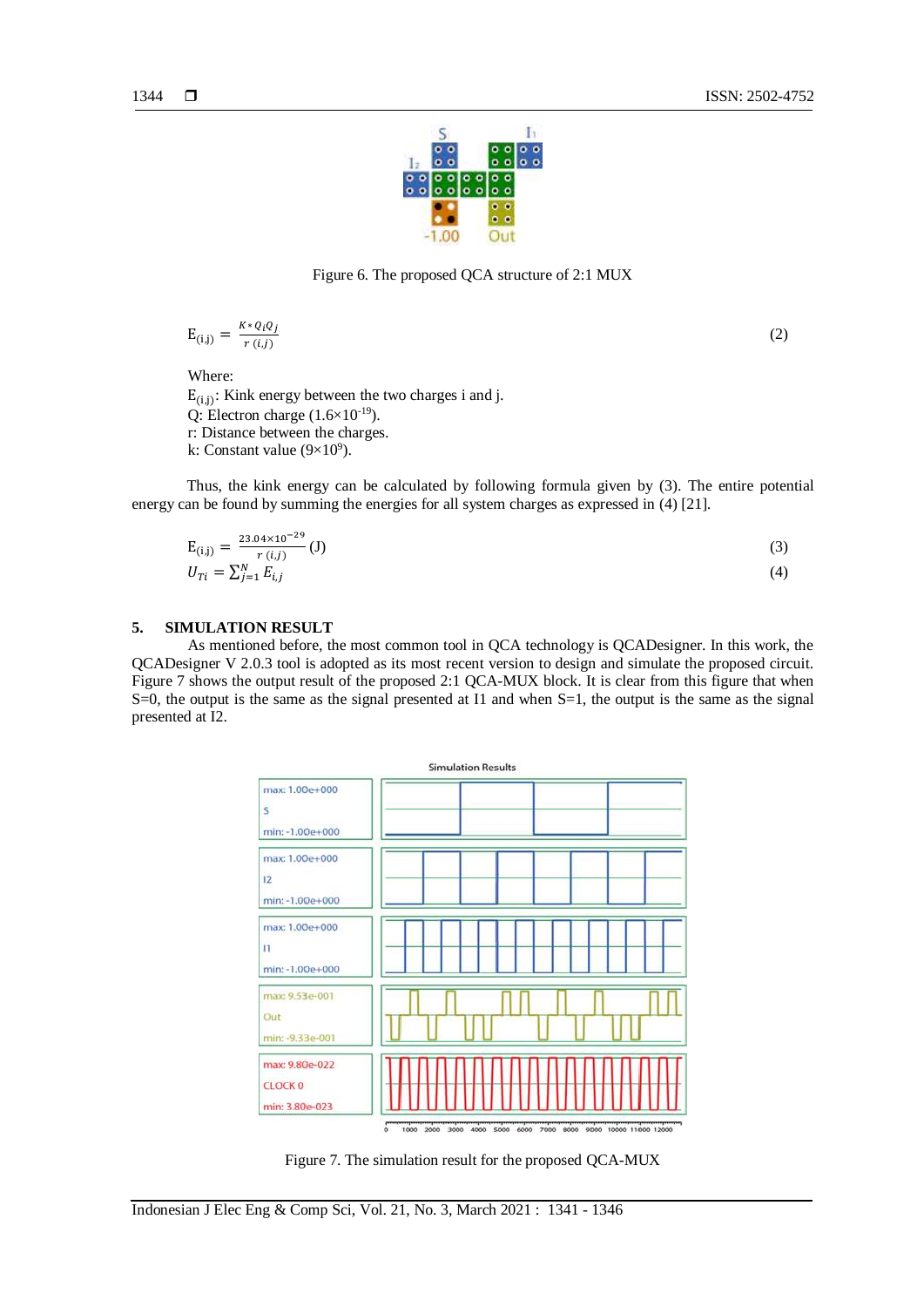#### **6. RESULT COMPARISON**

The output simulation demonstrates that the proposed block is free of error and has high polarization value as shown in the output signal. Moreover, the proposed circuit has a noticeable area of 5684 nm<sup>2</sup> and the complexity of only 9 cells. The power of the proposed block over previous counterparts in all metrics is indicated in Table 1. The QCA circuit cost is also calculated by multiplying area by latency (delay) [\[22\]](#page-5-10). The proposed design has high thermal stability is as shown in Figure 8.

|  |  |  |  |  | Table 1. Result comparison table |  |
|--|--|--|--|--|----------------------------------|--|
|--|--|--|--|--|----------------------------------|--|

| Design         | Area   | Complexity | Clock phases (delay) | Cost (Area*Delay) |  |  |  |
|----------------|--------|------------|----------------------|-------------------|--|--|--|
| [23]           | 0.07   | 56         | 4                    | 0.28              |  |  |  |
| [24]           | 0.06   | 36         | 4                    | 0.24              |  |  |  |
| [20]           | 0.03   | 27         |                      | 0.09              |  |  |  |
| [25]           | 0.02   | 19         |                      | 0.04              |  |  |  |
| $[26]$         | 0.01   | 15         |                      | 0.02              |  |  |  |
| [27]           | 0.01   | 19         |                      | 0.02              |  |  |  |
| Proposed block | 0.0057 | q          |                      | 0.0057            |  |  |  |



<span id="page-4-3"></span><span id="page-4-2"></span>Figure 8. The level of polarization for the proposed gate output signal

#### **7. CONCLUSION**

In this paper, a new low cost and highly efficient 2:1 QCA-MUX is proposed. The proposed gate is low complexity with only 9 cells and 5684 nm<sup>2</sup> of area. The output signal indicates that the proposed gate is error-free with a high polarization level. The thermal stability of the proposed gate indicates its robustness. The proposed block shows an improvement in the percentage by 43%, 53%, 50% and 72% in terms of area, complexity, delay and cost. The QCADesigner tool has been used to prove circuit work and verify the result.

#### **REFERENCES**

- <span id="page-4-0"></span>[1] M. Zahmatkesh, S. Tabrizchi, S. Mohammadyan, K. Navi, and N. Bagherzadeh, "Robust coplanar full adder based on novel inverter in quantum cellular automata," *International Journal of Theoretical Physics,* vol. 58, no. 2, pp. 639-655, 2019.
- <span id="page-4-1"></span>[2] C. S. Lent et al, "Quantum cellular automata," *Nanotechnology,* vol. 4, no. 1, pp. 49-57, 1993.
- [3] M. Ali Hussien, Z. Mohd Shamian, and A. Esam, "Quantum-dot cellular automata: Review paper," *International Journal of Integrated Engineering,* vol. 11, no. 8, pp. 143-158, 2019.
- [4] M. Ali Hussien, Z. Mohd Shamian, A. Esam, and N. Danial Md, "A Content-Addressable Memory Structure using Novel Majority Gate with 5-input in Quantum-dot Cellular Automata," *International Journal of Integrated Engineering,* vol. 12, no. 4, pp. 28-38, 2020.
- <span id="page-4-5"></span><span id="page-4-4"></span>[5] J. Das and D. De, "Optimized multiplexer design and simulation using quantum dot-cellular automata," *Indian Journal of Pure and Applied Physics,* vol. 54, no. 12, pp. 802-811, 2016.
- <span id="page-4-6"></span>[6] A. H. Majeed, E. Alkaldy, M. S. bin Zainal, and D. Bin Md Nor, "Synchronous counter design using novel level sensitive T-FF in QCA technology," *Journal of Low Power Electronics and Applications,* vol. 9, no. 3, p. 27, 2019.